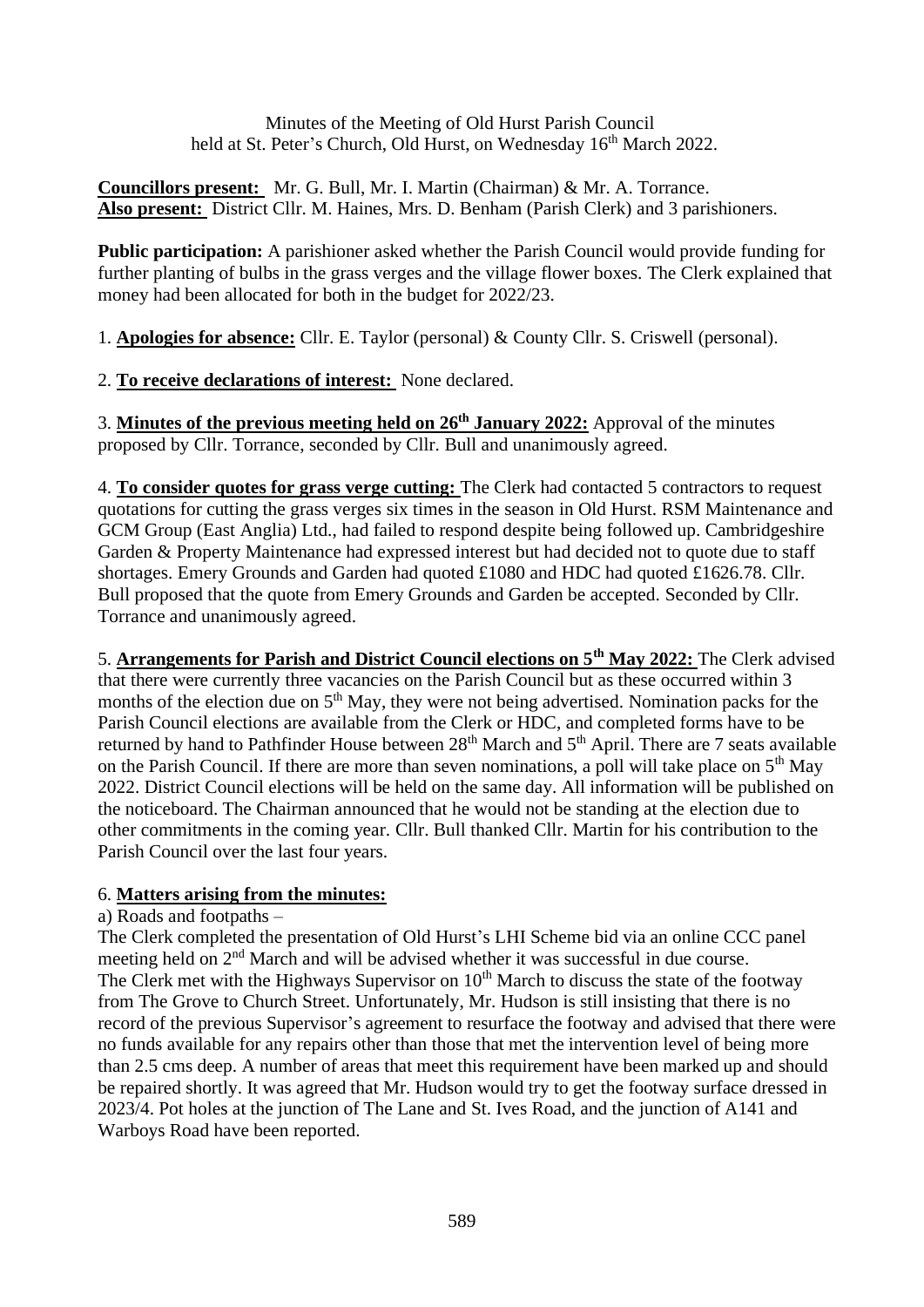The Clerk met with David Rook (Street Cleansing Manager HDC) on 10<sup>th</sup> February and it was agreed that HDC will move the bin on the corner of Church Street/Warboys Road, further away from the new bench so that the odour from the bin does not deter people from using the bench. Several councillors had been asked by parishioners if a bus shelter could be provided near to The Grove. A request was made to HDC many years ago and the site was placed on a waiting list. The Parish Council funded the bus shelter on Ramsey Road four years ago and councillors agreed that the Clerk should ask E. G. Baxter & Son, who made and installed it, whether they would quote for another at The Grove. The Clerk will make enquiries regarding land ownership. b) Speedwatch –

The Chairman advised that preparations were in hand to resume sessions once the clocks go forward.

c) Flooding update –

Kathryn Reading (Senior Flood Risk Officer CCC) had advised the Clerk that a local landowner had been sent another letter on 11<sup>th</sup> March setting out details of work that is required, with the hope of resolving the issue without formal enforcement action. The Clerk had asked whether the list of ditches, pipes etc., that need regular maintenance would be looked at by CCC on an annual/biannual basis. Kathryn Reading had advised that CCC did not have an inspection schedule as this was not within their remit, nor did they have the resources available to carry this out. However, Kathryn is happy to act as a person of direct contact for Old Hurst and to respond to reports from the community should lack of maintenance or obstruction be observed.

d) Parish Council newsletter –

Since the last meeting, the newsletter had been finalised, printed by the Clerk and delivered by Cllr. Torrance. No responses to the newsletter had been received.

e) Queen's Platinum Jubilee –

The Chairman allowed the three parishioners present to join in the discussions. Mrs. Bull and Mrs. Pearce offered to help with any planned events. The Chairman advised that the Jubilee had been discussed at the last meeting, but the absence of any usable public space made it impossible for the Parish Council to host an event. Mrs. Busssetil advised that she was organising a Street Party on 5<sup>th</sup> June for residents in and around Warboys Road and that it was possible for residents from other areas in the village to join in.

## 7. **Finance.**

a) Payment of outstanding debts.

Cllr. Bull proposed retrospective approval of payments (1) to (3) and approval of payment (4). Seconded by Cllr. Torrance and unanimously agreed.

(1) Cq. No. 000738 - £27.54, K & M Lighting Services Ltd., quarterly street light maintenance.

(2) Cq. No. 000739 - £193.75, Mrs. D. Benham, wages & expenses of Parish Clerk for February.

- (3) Cq. No. 000740 £0.80, HMRC, PAYE for February.
- (4) Cq. No. 000741 £50.00, St. Peter's Church, donation for use of church for Parish Council meetings.

b) Current position.

A copy of the receipts and payments, bank reconciliation and bank statement was sent to all councillors on 14<sup>th</sup> March 2022.

c) Internal Audit arrangements.

Cllr. Bull proposed that the internal audit should be carried out by Evolve Tax & Accountancy. Seconded by Cllr. Torrance and unanimously agreed.

d) National Salary Award for Local Government employees.

The Clerk's salary will increase from £190.95 per month to £194.25 with effect from  $1<sup>st</sup>$  April 2021. The Chairman has sent a letter to SR Howells instructing them to update the payroll details.